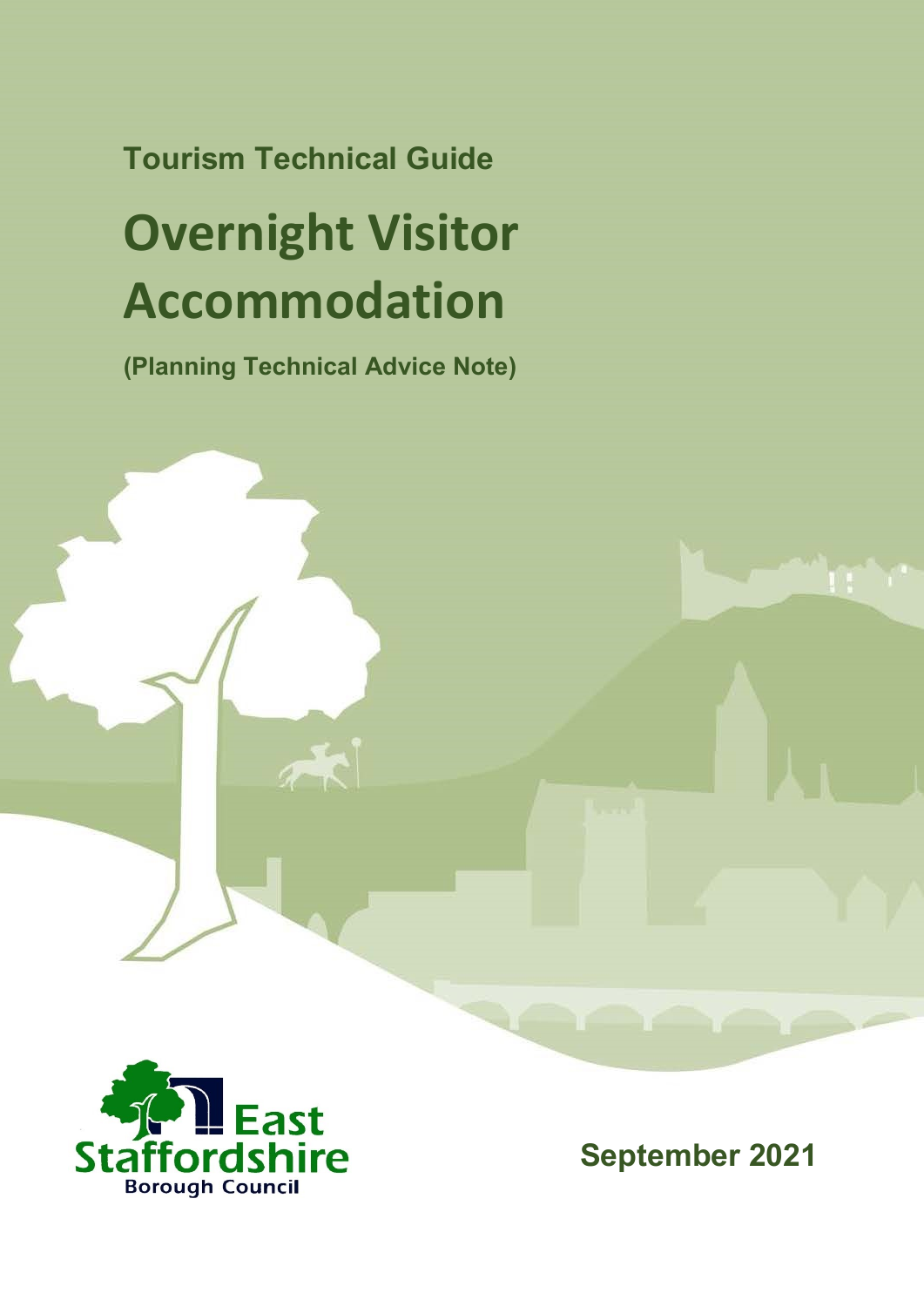### Tourism Technical Guide Overnight Visitor Accommodation

- 1.1 East Staffordshire Borough has a number of advantages and attractions as a place for overnight stays. Visitors can get away to the countryside, use good road links to local attractions, and enjoy shopping, culture and a thriving night time economy in our towns and villages
- 1.2 Most applications associated with tourism over the last few years have been for overnight accommodation. Planning decisions should direct new overnight visitor accommodation (whether conversions or new build) to locations within existing settlement boundaries in line with policy SP1 of the Local Plan. This is to ensure that accommodation supports the economy of East Staffordshire's towns and villages, and is in walking, cycling and public transport distance of amenities. Lighting and footpaths are important to keep visitors safe when exploring the area.
- 1.3 Despite this, there are some instances when development outside settlement boundaries for overnight visitor accommodation could be compliant with the Development Plan. It is important that these decisions remain consistent, and that applicants are given as much information beforehand as possible. Therefore the Planning Policy team has created this Technical Advice Note on Overnight Visitor Accommodation.

When considering this type of application key policies will include:

- Policy SP1 East Staffordshire Approach to Sustainable Development
- Policy SP8 Development outside Settlement Boundaries
- Policy SP15 Tourism, Culture and Leisure Development

This note applies to:

- 1.4 The re-use of buildings and new development
- 1.5 The types of development it covers are: camping fields, holiday lodges / lets, huts, log cabins, tourist pods etc. These types of development can often be referred to as 'Glamping', which is short for glamorous camping.

#### Permitted Development Rights:

- 1.6 Applicants should also be aware that some of these uses do not require planning permission if the period the land is to be used in this way is sufficiently temporary. These rules are known as 'permitted development rights'.
- 1.7 Permitted development rights are subject to conditions and limitations to control potential impacts but in general, land can be used temporarily for many different purposes, including camping and as a car park, for up to 28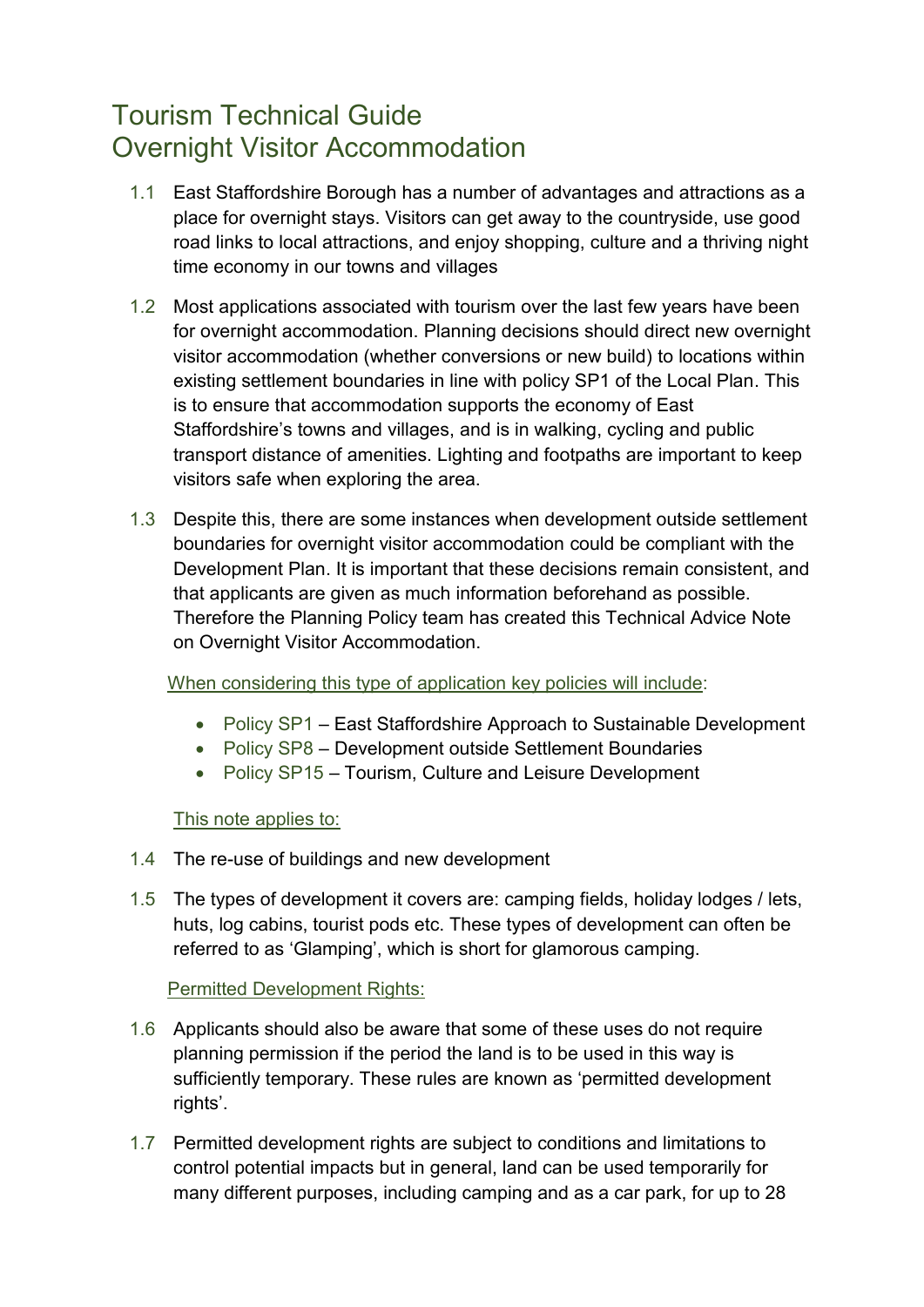days a year. This has been extended during 2021 to allow, cumulatively, up to 56 days where the necessary criteria are met.

1.8 These rules allow for tent camping and portable buildings for toilets and washing facilities, etc. but do not cover motorhomes or caravans, which are dealt with under separate legislation.

Relevant Applications for development that requires planning permission:

- 1.9 When considering making an application for this type of development outside of settlement boundaries it is likely to be helpful to review determined planning applications of a similar type. Some of these are listed below:
	- P/2020/00155 COU of agricultural land to facilitate siting of 8 holiday lodges at Wootton – officer recommended refusal concluding that the proposal was unnecessary, unsustainable and visually unacceptable development in the countryside.
	- P/2019/00866 2 Shepherds huts for tourist accommodation at Bull Gap Lane, Stanton – officer recommended refusal concluding that the proposal was unsustainable.
	- P/2019/00904 6 glamping pods at Dale Lane, Stanton Dale officer recommended refusal concluding that the proposal was unnecessary, unsustainable and visually unacceptable development in the countryside.
	- $\bullet$  P/2017/00981 (P/2018/00054, P/2018/01097, P/2019/01464) 3 log cabins at Scotch Hills Lane, Barton Gate, Barton Under Needwood – officer recommended approval concluding that the development was 'otherwise appropriate in the countryside.
	- $\bullet$  P/2017/01162 (P/2019/00220) 20 tourist pods at Barton Marina, Barton Turn, Barton Under Needwood – officer recommended approval concluded that the tourism industry was a significant employer in the area, and the council supports tourism growth.
	- P/2017/01567 5 glamping pods at Barrowhill, Rocester officer recommended approval concluding that the development was 'otherwise appropriate in the countryside'.

#### Relevant Appeals:

1.10 Along with the review of previously determined applications, it is useful for prospective applicants to review relevant appeals and the wording used by the inspector in these cases.

Extracts from Appeals (Inspector's conclusions):

 $\bullet$  P/2019/01058 – 3 holiday cabins – dismissed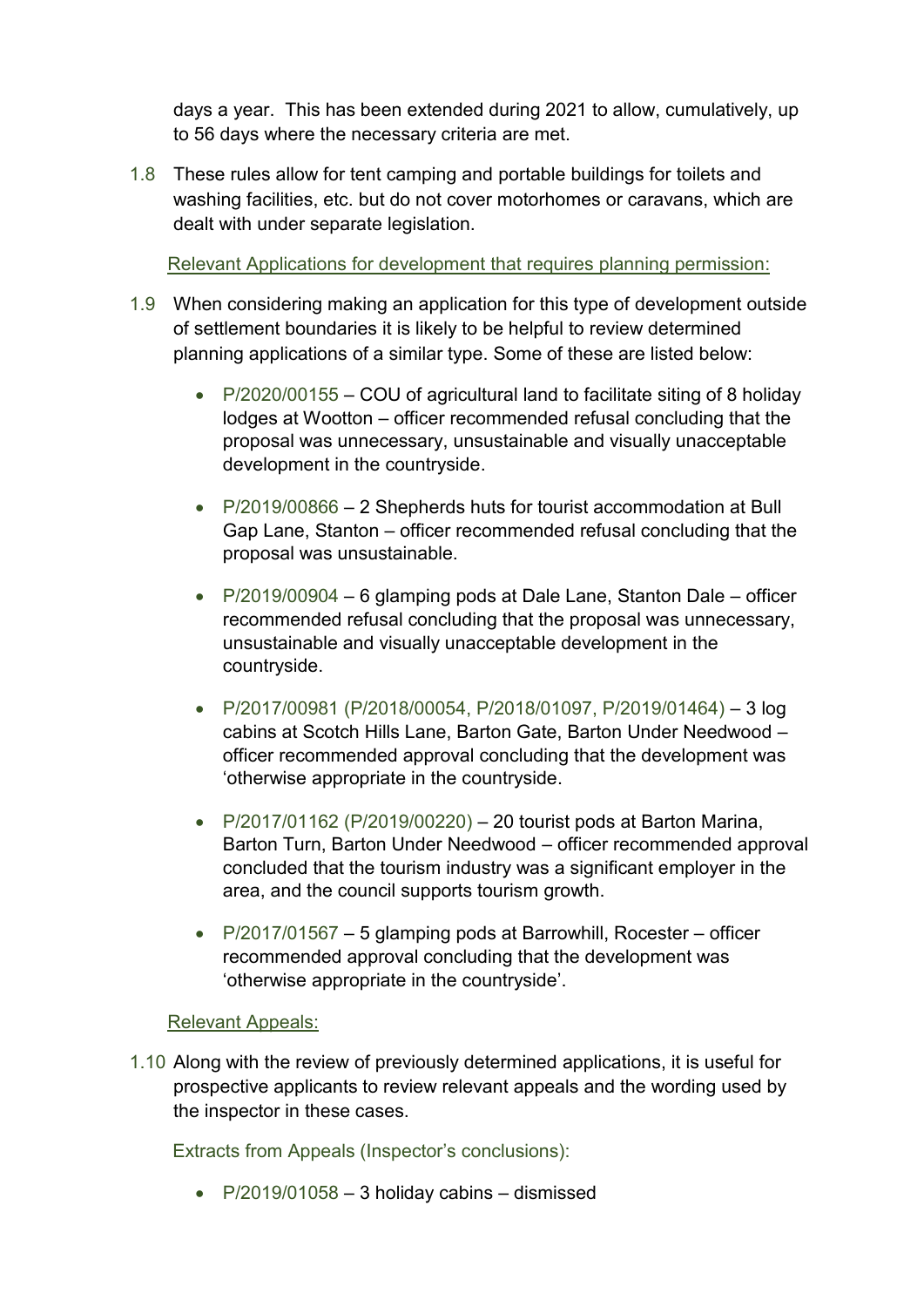*Policies SP1, SP8 and SP15 of the LP are generally supportive, in principle, of tourist development which support economic growth in rural areas. However, these Policies are clear that tourist accommodation are only supported where they have good accessibility to existing infrastructure and will not have an adverse effect on the character and appearance of the countryside. Paragraph 83 of the Framework also recognises that a prosperous rural economy should be supported, however sustainable rural tourism developments should respect the character of the countryside.* 

*The Staffordshire Hotel and Visitor Accommodation Strategy identifies a particular need for accommodation of this nature. I am satisfied that the proposal for tourist accommodation would contribute to the local rural economy. This is a benefit of the scheme however, given the scale of the proposals, this benefit would be minimal.*

*The appeal site is detached from other settlements by vast areas of countryside. The highway to the site is narrow and does not have footpaths or lighting and therefore accessing the site is not desirable by walking or cycling. There is no evidence before me to suggest that there are any frequent public transport links near to the appeal site. It is most likely that the buildings on the appeal site are accessed primarily by the use of private motor vehicles. The proposal therefore does not encourage the use of public transport. I have also found that the proposals are not of an appropriate scale to the nature of the location and its immediate setting. The small benefits of the proposals would not be outweighed by the reliance on private motor vehicles and the harmful effect the buildings have on the character of the immediate area.* 

*I have had regard to the appellant's statement of case and tourist destinations and services including Alton Towers, Dovedale, the Peak District and the Dog and Partridge Inn. However, with the exception of the Thorswood Nature Reserve, these services are not within close proximity and given the constraints detailed above they would likely be accessed by motor vehicles.* 

*The proposed development would not be in a suitable location. The proposal is contrary to Policies SP1, SP8 and SP15 of the LP and the Framework, which amongst other things, seeks development to encourage the use of public transport and be of an appropriate scale to the nature of its location and setting.*

P/2019/00416 – conversion of stables to holiday lets – dismissed

*Strategic Policy 8 of the East Staffordshire Local Plan (2015) seeks to restrict new development outside of existing settlement boundaries unless one of a number of criteria are met. One such criterion is the appropriate re-use of rural buildings in accordance with the Re-use of Rural Buildings Supplementary Planning Document (SPD) (2010).*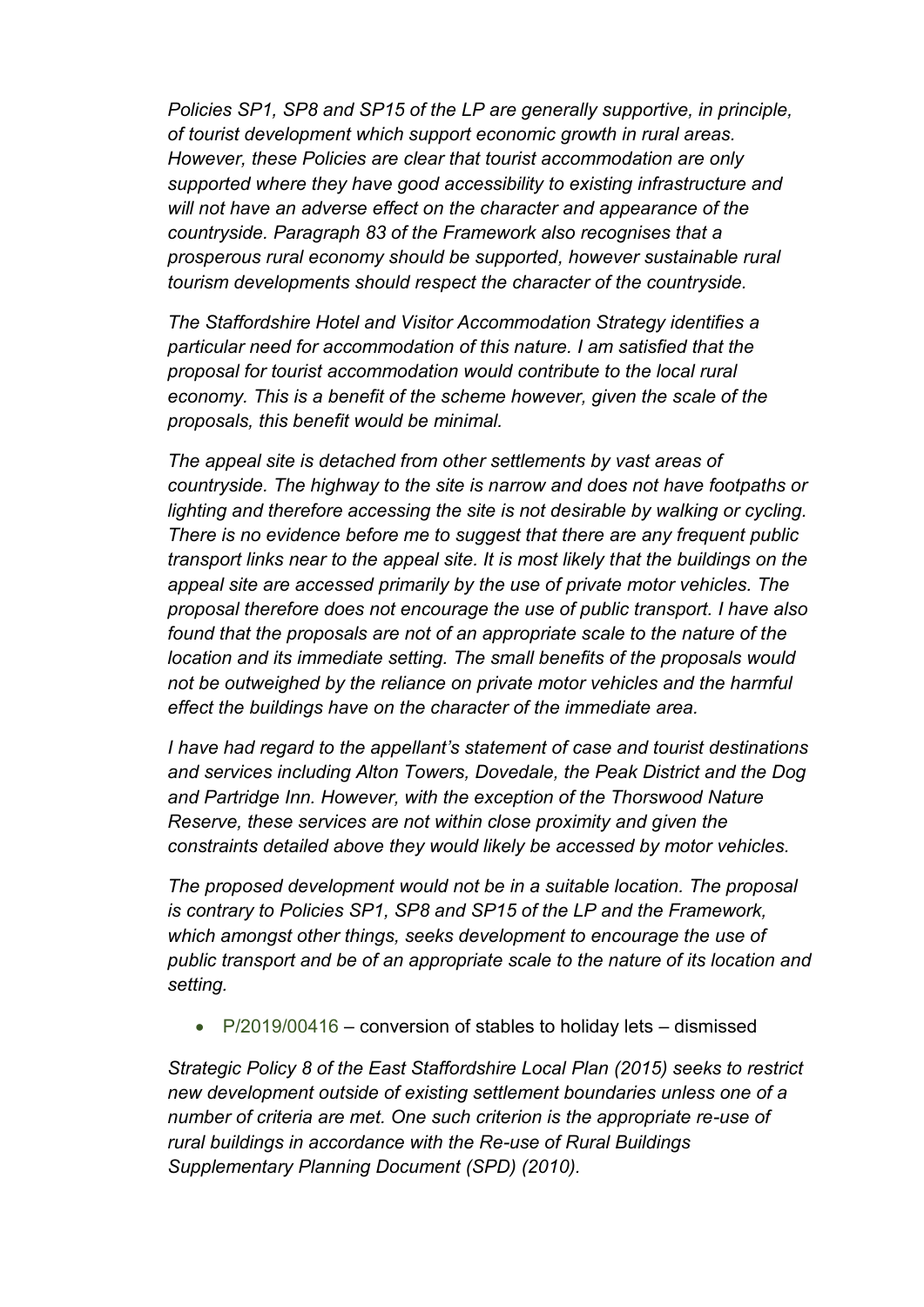*Strategic Policy 8 also allows for development outside settlement boundaries that is "otherwise appropriate in the countryside". However, this is clearly not intended to apply to holiday lets, as this type of development is subject to the requirements of Strategic Policy 15. This policy states that "tourist accommodation should be provided within existing settlements where it can make use of existing infrastructure and facilities. New tourist accommodation outside settlements will only be acceptable where it will have good accessibility to existing infrastructure and will not have an adverse impact on the character and appearance of the countryside".*

*In this regard, the nearest settlements are the small villages of Lower Leigh and Church Lea, which are 1.28 km and 2.2 km away respectively (according to the appellant). These settlements contain few facilities, and the majority of those which do exist are located in the more distant Church Lea. Both are 'Tier 3' settlements for the purposes of Strategic Policy 2 of the East Staffordshire Local Plan, which states that such settlements should be regarded as open countryside where development will be permitted only in exceptional circumstances. Moreover, the route to these villages is along narrow unlit country lanes, with no footway, that are subject to national speed limits. It is therefore unlikely that future quests would walk or cycle to these settlements, and to do so after dark would be dangerous. Whilst the proposal would have reasonable access to the A50, overall, I consider that its accessibility would be poor.*

*For the above reasons, I conclude that the proposal would be an inappropriate form of development in the countryside. It would therefore be contrary to the relevant sections of Strategic Policies 1, 8, and 15 of the East Staffordshire Local Plan (2015), and guidance contained in the Re-use of Rural Buildings Supplementary Planning Document (2010).*

#### Conclusions:

- 1.11 From these appeal decisions it is clear that whether they are for a re-use of an existing building or for a new development, they should primarily be assessed against and comply with Policy SP15.
- 1.12 Accommodation should be provided within existing settlements where it can make use of existing infrastructure and facilities. Where proposals come forward located outside of the settlement, they should only be considered to be acceptable where they have good access to existing infrastructure, and will not have an adverse impact on the character and appearance of the countryside, features of historic or landscape value, biodiversity, or the amenity of nearby residents.
- 1.13 The economic benefit of the application is unlikely to outweigh the lack of sustainability of an isolated location, or one not well associated with infrastructure and amenities.